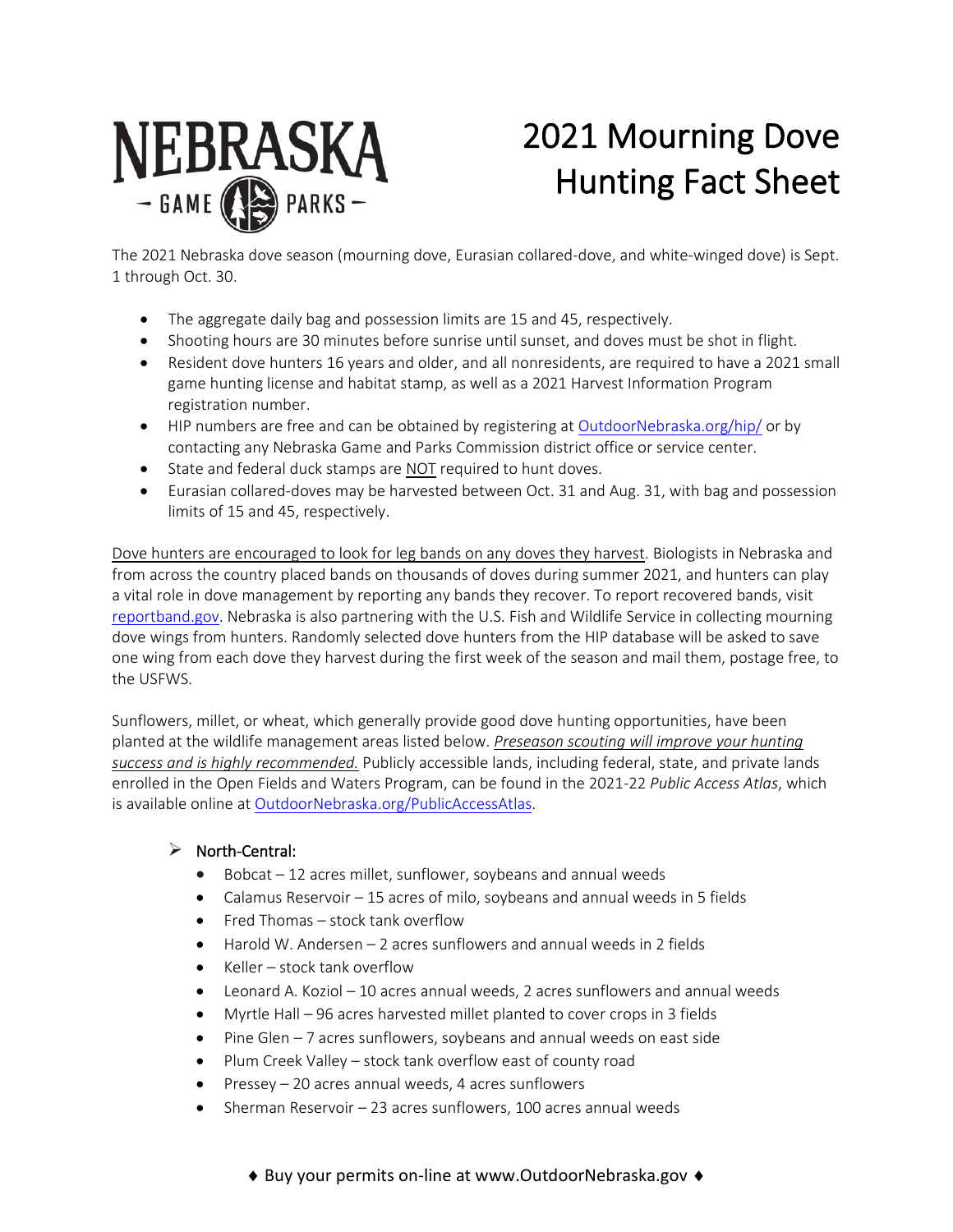• Thomas Creek – 5 acres milo, soybeans and annual weeds

## $\triangleright$  Northeast:

- Black Island 2 acres sunflowers, millet, milo and annual weeds
- Council Creek 10 acres millet, milo and annual weeds
- Don Dworak 30 acres millet, milo, sunflowers and annual weeds
- Elk Point Bend 50 acres sunflowers, millet, milo and annual weeds
- George D. Syas 30 acres millet, milo, sunflowers and annual weeds, 5 acres wheat stubble
- Grove Lake 2 acres wheat stubble, 20 acres annual weeds milo and oats
- Oak Valley 20 acres sunflowers, millet, milo and annual weeds, 4 acres wheat stubble
- Thompson-Barnes 8 acres sunflowers, millet, milo and annual weeds
- Wilkinson 30 acres millet, milo, sunflowers and annual weeds, 5 acres wheat stubble, non-toxic shot only
- Wood Duck 30 acres sunflowers, millet, milo and annual weeds, 3 acres wheat stubble

### $\triangleright$  Southeast:

- Alexandria 13.7 acres sunflowers in 3 fields
- Alexandria SW  $-$  9.5 acres sunflowers in 4 fields
- Branched Oak 11 acres wheat in 1 field, 25 acres sunflowers in 6 fields
- Dry Sandy 4 acres sunflowers in 1 field
- Flathead 6 acres sunflowers in 1 field
- Little Blue 4 acres sunflowers in 1 field
- Little Salt Creek West 3.5 acres sunflowers in 1 field, non-toxic shot only
- Meridian 2.2 acres sunflowers in 2 fields
- Osage 36.8 acres sunflowers in 6 fields, 28 acres wheat stubble in 1 field
- Pawnee 7 acres sunflowers in 2 fields, 1 acre wheat in 2 fields
- Rake's Creek 5 acres sunflowers in 4 fields
- Rose Creek 5.8 acres sunflowers in 2 fields
- Rose Creek West 10.2 acres sunflowers in 2 fields
- Schilling  $-19$  acres sunflowers
- Sora 40 acres wheat stubble and annual weeds in 1 field
- Twin Lakes 17 acres sunflowers in 3 fields, 14.5 acres wheat in 4 fields
- Twin Oaks 8 acres sunflowers in 1 field
- Wildwood 11 acres sunflowers in 3 fields, 10 acres wheat in 2 fields
- Yankee Hill 17 acres sunflowers in 3 fields

### $\triangleright$  Southwest:

- Cedar Valley 8 acres milo, 1 acre sunflowers, 10 acres annual weeds, 3 stock tanks and 1 stock pond with adjacent annual weeds
- Clear Creek 96 acres rye and triticale stubble, 50 acres milo, 16 acres millet, 100-plus acres annual weeds, non-toxic shot only
- Enders Reservoir 6 fields of annual weeds, 5-20 acres in size
- Medicine Creek 20 fields of wheat stubble, 6-25 acres in size; marijuana patches in grazed pastures, 2-3 acres
- North River 8.5 acres milo and annual weeds, 60 acres annual weeds

### ♦ Buy your permits on-line at www.OutdoorNebraska.gov ♦